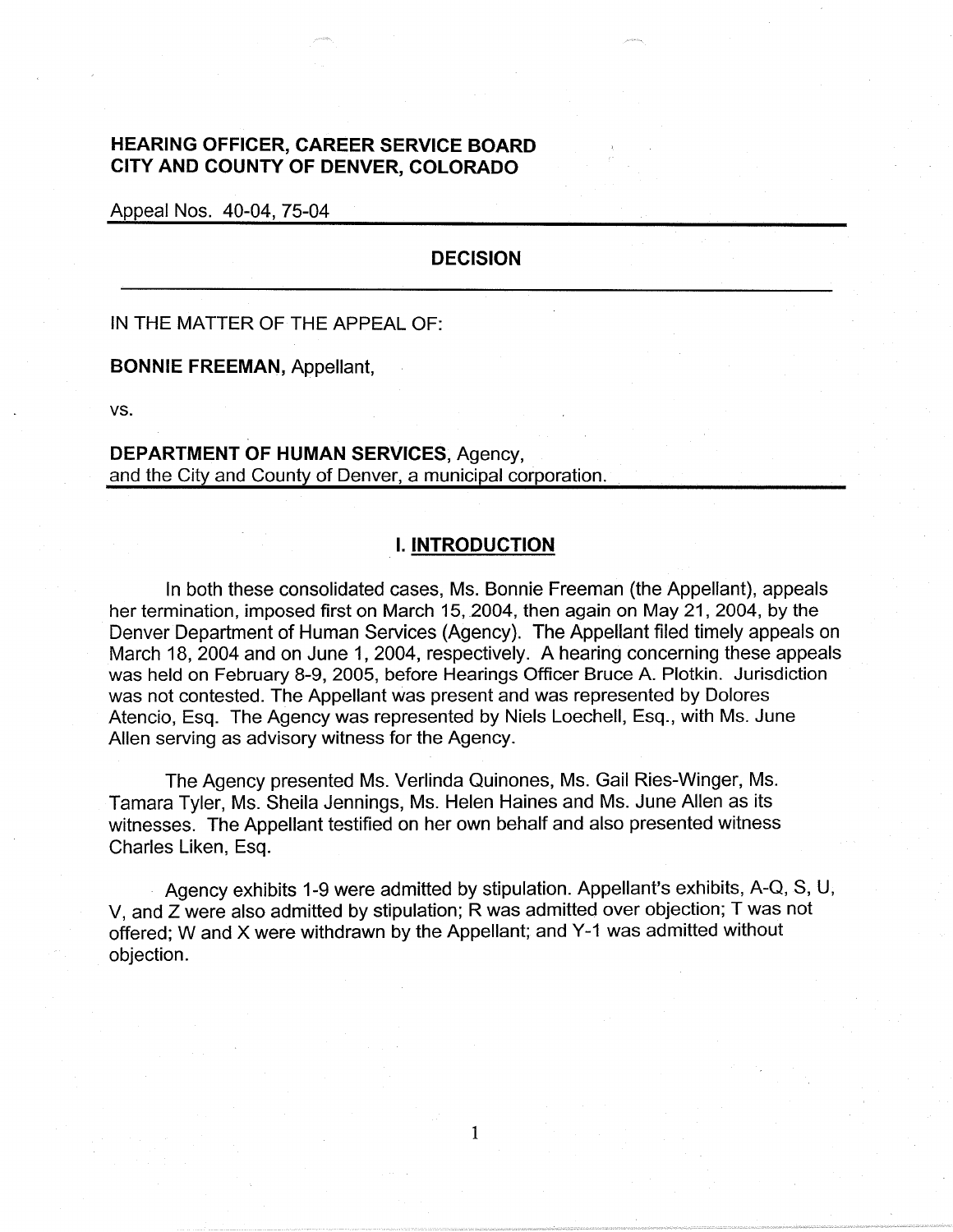## II. **ISSUES**

A. Whether the Appellant violated Executive Order #112, Career Service Rule (CSR) 16-50 A. 8), 20), 16-51 A. 4), or 11 ).

B. Whether the Agency engaged in unlawful retaliation against the Appellant.

C. If the Appellant violated any of the above-referenced provisions, whether the Agency's termination of the Appellant was reasonably related to the seriousness of the offense and took into consideration the employee's past record.

## Ill. **FINDINGS OF FACT**

The Appellant began working for the Agency in April 1999 as a collection agent. In the fall of 2000 she was promoted to Administrative Support Assistant IV in the Financial Services, Revenue-Generating Unit of the Agency (Agency). She remained in that position until her termination.

The Appellant and Ms. Verlinda Quinones (Quinones) were co-workers in adjoining work cubicles at the Agency. Until January 30, 2004, they shared a friendly relationship and never had a quarrel or disagreement. On Friday, January 30, 2004, near the end of their work day, the Appellant and Quinones had been talking amicably. Quinones was about to leave for the weekend and drive to Canyon City to inquire about some family property involved in an estate action. Quinones told the Appellant she tried to obtain information about the property via the internet, and found there was a fee for the information. The Appellant offered her credit card to Quinones to purchase the online information, but Quinones declined, deciding she would rather seek the information in person. The Appellant then checked the weather forecast in the DENVER Posr newspaper, as she was concerned there might be bad weather for Quinones' drive to Canyon City.

Quinones then became interested in a small, pebble-fountain on the Appellant's desk. Quinones asked "do you have to go out and find your own rocks?" which made the Appellant laugh. The Appellant reached over with her open hand to Quinones' face, saying "you silly goose," or "silly willy" and either tapped or slapped Quinones' right · cheek. Quinones said "Oh, that hurt!" The Appellant apologized. Some conversation continued about other things, then both clocked out and left without another word about the incident. There were no other witnesses.

When Quinones returned to work, the following Tuesday, February 3, she told her immediate supervisor, Gail Ries-Winger, about the incident with the Appellant, but did not want the Appellant to be disciplined. [Exhibit P, p.101, 102]. When asked why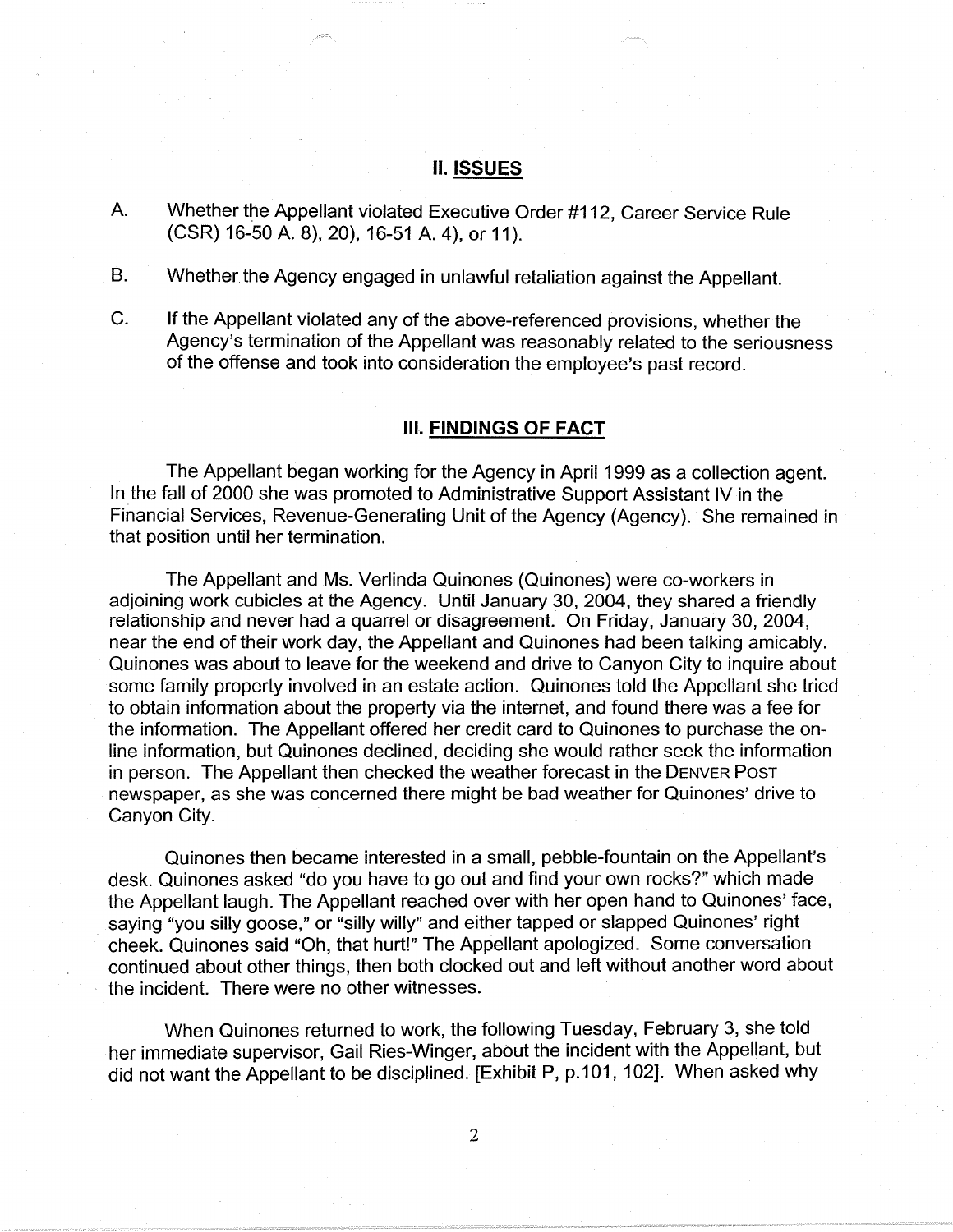she didn't report the incident before leaving on Friday, Quinones replied "I needed to get out of there [to go to Canyon City]."

The Agency Deputy Manager, Valerie Brooks, placed the Appellant on immediate investigatory leave. [Exhibit 4] and asked Charles Liken, Esq., a Senior Agency Personnel Analyst for the Agency, to investigate the January 30 incident. Liken concluded "Bonnie Freeman intentionally made contact with the inside palm of her open hand to the face of Verlinda Quinones on January 30, 2004." [Exhibit 9, p.3]. Liken made no conclusion as to whether the contact was a pat or a slap, and made no recommendation as to whether discipline would be appropriate.

Ms. June Allen (Allen), the Appellant's second-level supervisor, convened a predisciplinary meeting on Friday, March 5, 2004. The meeting was attended by the Appellant and her union attorney, Mark Schwane, Esq., Allen, Neils Loechell, Esq. from the City Attorney's Office, Tamara Tyler and Liken, both from the Agency Human Resources Department. [Exhibit J]. On March 15, 2004, Allen terminated the Appellant's employment. The Appellant filed her appeal of that termination on March 18, 2004, CSA appeal #40-04...

The Agency failed to complete the above-referenced investigation within the time allowed by CSA rule, and failed to obtain an extension of time to conduct its investigation pursuant to CSR 16-55, so the Agency withdrew its termination of the Appellant on April 27, 2004, and the entire disciplinary process was repeated. The second termination became effective May 21, 2004. [Exhibit 2]. The Appellant filed her second appeal, CSA appeal #75-04, on June 1, 2004. During the entire process for the second termination the Appellant remained on investigatory leave. The alleged facts, violations upon which the Agency terminated the Appellant's employment, and the Appellant's claims are the same in both appeals.

## **IV. ANALYSIS**

A. Executive Order 112 Violence in the Workplace (2/7/95).

In pertinent part, Executive Order #112 (#112) reads as follows.

II. General Policy

It is the goal of the City and County of Denver to rid work sites of violent behavior or the threat of such behavior.

To ensure and affirm a safe, violence-free workplace, the following will not be tolerated.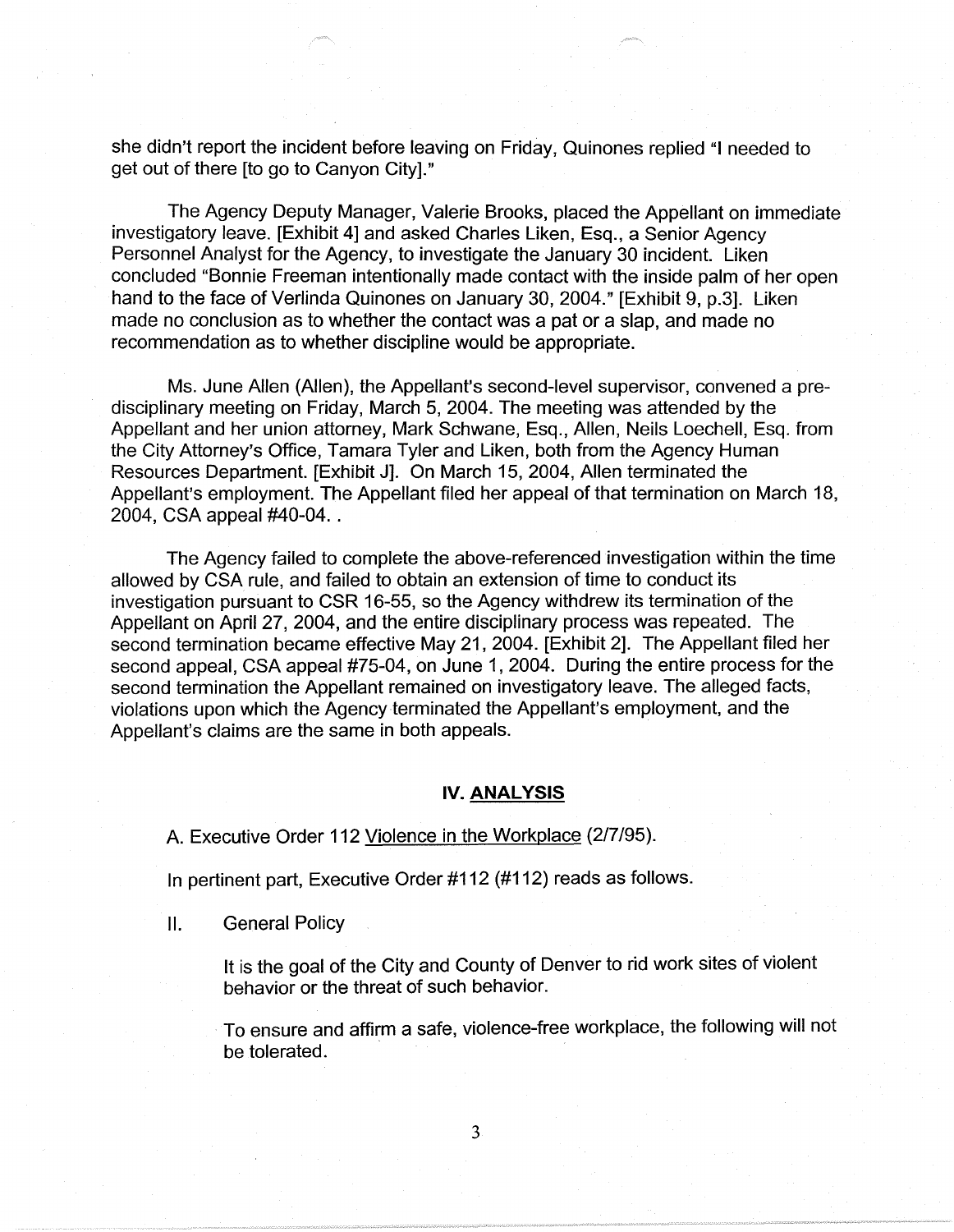A. Intimidating, threatening or hostile behaviors, physical assault....

The Agency relied principally upon Executive Order 112 (#112) in terminating the Appellant's employment. There are two issues to resolve here: 1 . whether the Appellant struck Quinones; and 2. if the Appellant struck Quinones, was that contact an act of violence as proscribed by #112.

The first issue is quickly resolved. The Appellant admitted her hand contacted Quinones' right cheek. [Appellant testimony, Exhibit I].

As to the second issue, the Agency concluded the Appellant violated #112 by slapping Quinones on January 30, 2004. [Allen testimony]. Allen testified the Appellant's slap was an assault, and was also intimidating and abusive toward Quinones. Quinones testified she would not have reported the incident except the Appellant never apologized or explained the unwelcome contact, leading Quinones to question whether it might happen again. She stated the slap to her cheek was hard enough to leave a red mark noticed by her husband who picked her up from work. [Quinones testimony]. Quinones' husband did not testify at hearing, so that hearsay evidence is given nominal weight.

The Appellant responded she intended no harm, only a friendly gesture. She testified she is very physical in her interactions with people. [Appellant testimony, Exhibit I]. Ms. Helen Haines (Haines), a co-worker of both Quinones and the Appellant, affirmed the Appellant uses her hands "a lot" in communicating with others and uses physical contact in her normal interactions with others. [Haines testimony]. In addition, the Appellant stated as soon as Quinones said "oh, that hurt," she apologized immediately, by saying "I'm sorry, Verlinda. I was just kidding around," and they continued their conversation about Quinones' upcoming trip to Canyon City. The Appellant denied there was a red mark to Quinones' face after the contact. [Appellant testimony, Exhibit 2].

The Hearings Officer concludes the Appellant slapped, not tapped Quinones' right cheek on January 30, 2004, and that slap caused Quinones to feel pain. First, the Appellant admitted her hand contacted Quinones' right cheek. Next, she admitted Quinones immediately held her cheek and said "oh, that hurt," indicating her surprise and pain from a substantial slap. Third, since both women acknowledged they had a friendly discussion just prior to the incident, and were congenial colleagues, it is unlikely Quinones had any reason to invent the surprise and pain she felt by the Appellant's gesture. Striking another so as to cause pain is an assault. Colorado Revised Statutes 18-1-901 (1) (c) (2003), 18-3-204 (1977).

The Appellant also argues Quinones' delay in reporting the incident belies its severity. The Hearings Officer concludes that Quinones reporting the incident at all, despite her friendship with the Appellant, confirms how firmly the Appellant struck her,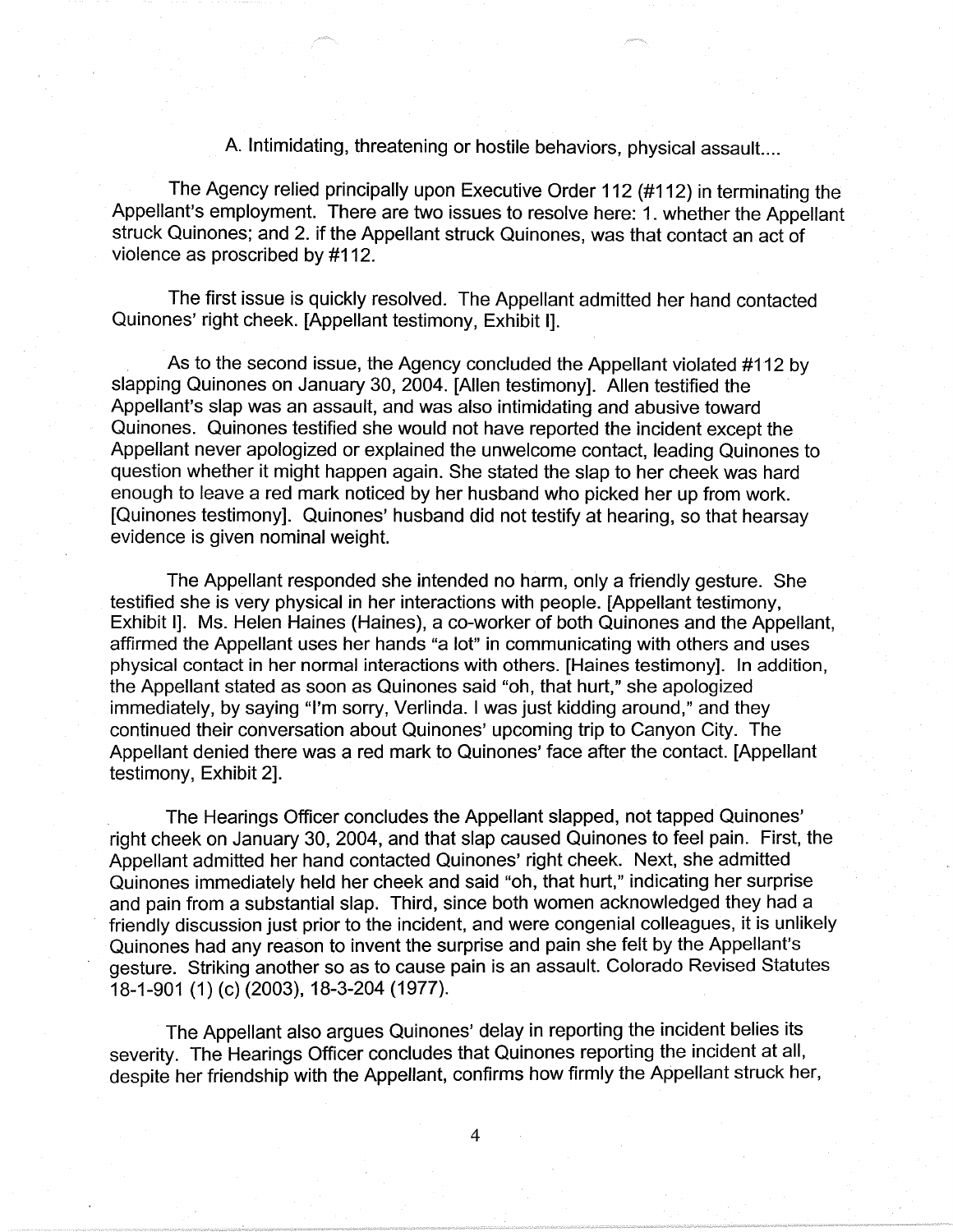whether or not a red mark remained. The fact that Quinones waited four days to report the incident merely affirms her mixed feelings about whether to report the incident.

The Appellant also claimed bad intent is required to find the Appellant in violation of #112. The Hearings Officer disagrees. #112 neither states nor infers bad intent is required as a prerequisite to finding a violation under its terms.

The Appellant also argued at length about her credibility compared with Quinones. The Hearings Officer finds both witnesses were equally credible. The small differences in the testimony of Quinones and the Appellant which were cited by the Appellant<sup>1</sup> are readily attributable to normal differences in memory or perception, and not to any substantial difference in credibility. Besides, both witnesses' statements could be true perceptions. The Appellant felt she touched Quinones' cheek softly. Quinones felt it was too hard.

In summary, the Hearings Officer finds the Appellant slapped Quinones, and the slap caused Quinones to feel pain on her cheek, an assault. Quinones had no reason to invent or exaggerate her pain. The assault, albeit minor, falls within the proscription of #112. For these reasons, the Hearings Officer finds the Agency proved the Appellant violated #112 by a preponderance of the evidence.

B. CSA 16-50 A. 8) Threatening, fighting with, intimidating, or abusing employees or officers of the City and County of Denver for any reason....

As the Appellant's appointing authority, Allen concluded the Appellant violated this rule because "a slap to the face is a physical threat and would include abusing employees and intimidating." [Allen testimony]. The Appellant's response was the same as to the allegations, above, concerning #112. The Hearings Officer concludes the Appellant's slap to Quinones constitutes an abuse of that employee. Abuse is. defined as physical maltreatment (Black's Law Dictionary, Abridged 6<sup>th</sup> Ed. 1991), a considerably low burden. The Hearing Officer finds the Appellant's slap of Quinones meets the maltreatment threshold required to find the Appellant in violation of this rule.

<sup>1</sup>The Appellant cited the following list of inconsistencies in Quinones'testimony as.proof of her lack of credibility: that she didn't remember sending an email to her supervisor after the incident; that she denied she and the Appellant were friends while admitting many indicia of friendship; that she remembered only one loan from the Appellant instead of two; that she testified the Appellant's slap was hard enough to leave a red mark on her cheek versus an inhearing demonstration where Quinones slapped the back of her own hand, leaving no mark minutes later; that she didn't remember the Appellant apologizing immediately after the incident. [Appellant closing argument]. None of these inconsistencies is convincing evidence of Quinones' lack of credibility.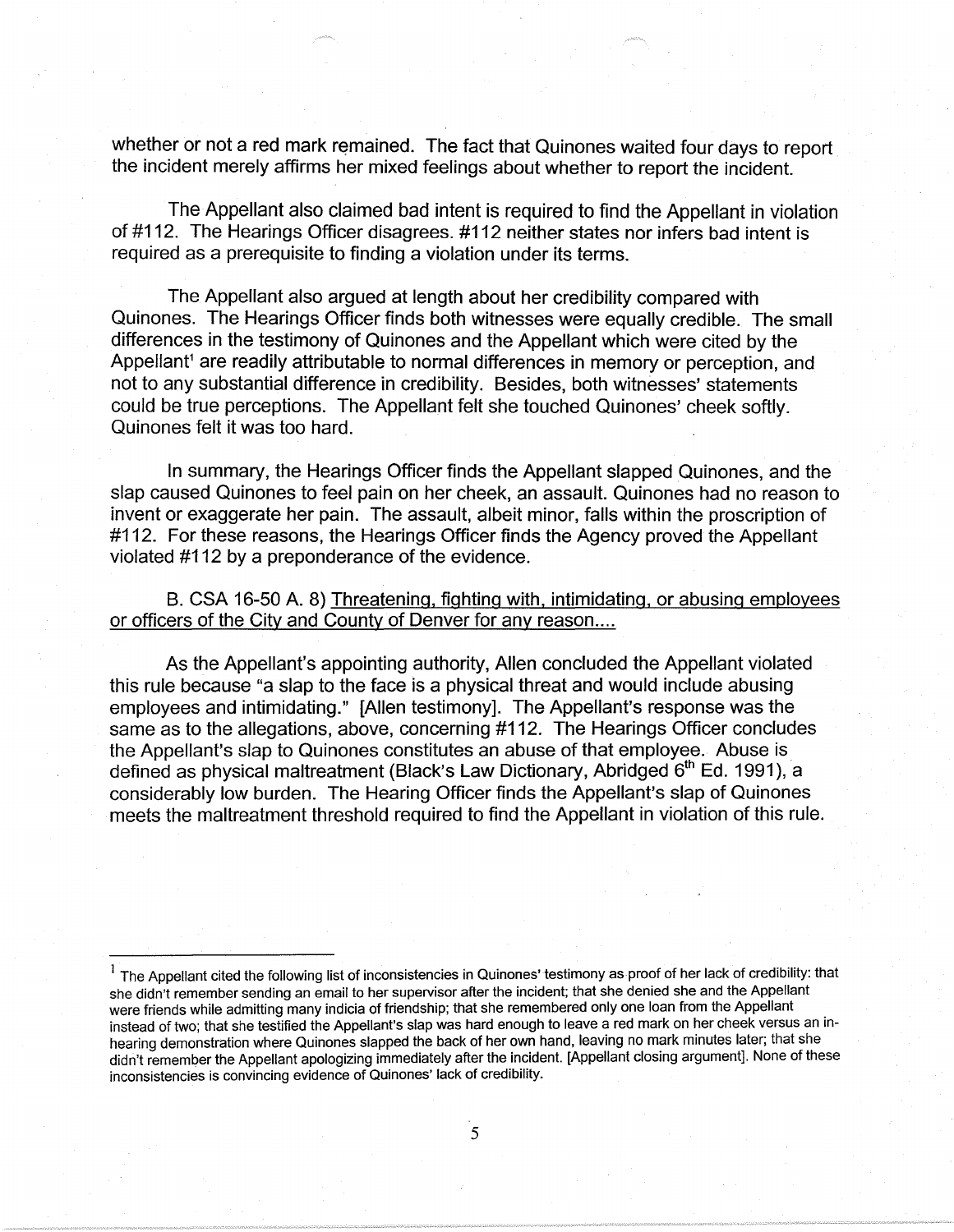C. CSA 16-50 A. 20) Conduct not specifically identified herein may also be cause for dismissal.

The Agency established conduct upon which the Hearings Officer found the Appellant in violation of CSA 16-50 A. 8), above. Therefore, this allegation is dismissed.

## D. CSA 16-51 A. 4) Failure to maintain satisfactory working relationships with coworkers, other City and County employees or the public.

The Agency's evidence that the Appellant violated this rule was Quinones' testimony that she no longer wishes to work with the Appellant because she did not know what brought about the slap and therefore is concerned the Appellant could repeat the aggression. [Quinones testimony]. The Appellant responded she and Quinones continued a friendly conversation well after the incident, so any claim of concern or fear now by Quinones is disingenuous. [Appellant testimony].

This Hearings Office has found that a violation of CSR 16-50 A. 8) does not necessitate finding a violation of CSR 16-51 A. 4). In the case In Re Day, CSA #12-03 (10/9/03), the Appellant's outburst "I wish they'd let me do my f .. .ing job," accompanied by a period of rage violated 16-50 A. 8) when some employees were afraid one month later. Despite that conclusion, the Hearings Officer found the Appellant was not in violation of 16-51 A. 4), since there was no evidence she was unable to work with her co-workers. Similarly, the evidence does not prove by a preponderance of the evidence that the Appellant would be unable to work with Quinones or any other employee. Specifically, Quinones' concern that she was concerned the Appellant might react similarly again, is no more convincing than the Appellant's testimony that they continued to have a pleasant conversation after the incident. The Hearings Officer, as stated above, finds both witnesses equally credible. There is no objective evidence that the incident, even if as stated by Quinones, would prevent the Appellant from working satisfactorily with other employees. For these reasons, the Agency has not proven the Appellant violated CSR 16-51 A. 4) by a preponderance of the evidence.

E. CSA 16-51 A. 11) Conduct not specifically indentified herein may also be cause for progressive discipline.

Since the Agency presented evidence specific to CSA 16-51 A. 4), and none as to this violation, it is dismissed.

## F. Appellant's claim of Retaliation.

A prima facie case of retaliation is made by showing (1) a protected employee action, (2) adverse action by an employer either after or contemporaneous with the employee's protected action, and (3) a causal connection between the employee's action and the employer's adverse action. Poe v. Shari's Mgmt. Corp., 1999 U.S. App.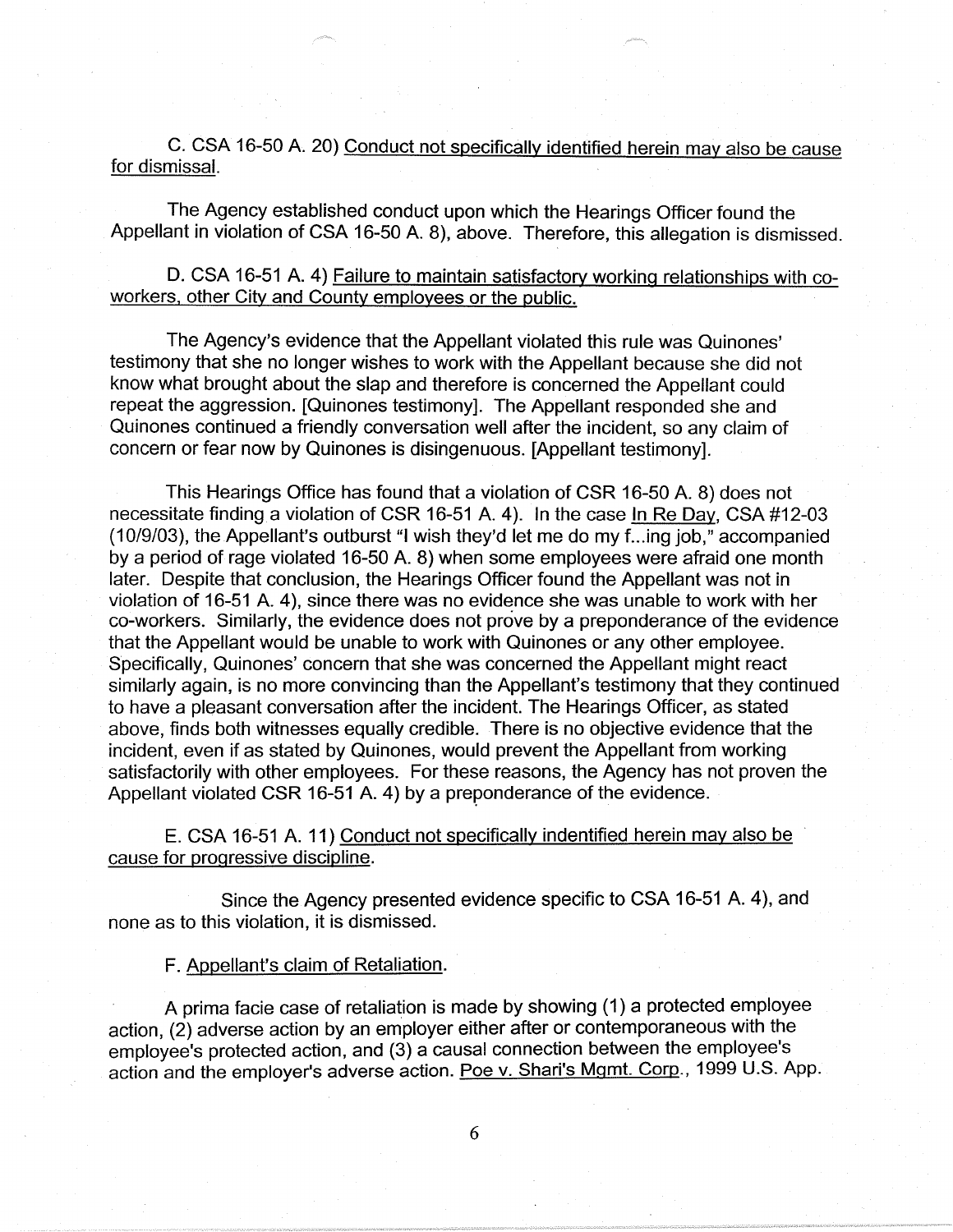LEXIS 17905, 188 F. 3d 519 (10<sup>th</sup> cir.1999)(unpublished), Morgan v. Hilti, Inc., 108 F. 3d 1319 (10<sup>th</sup> cir. 1997).

It was uncontroverted that the Appellant complained to both her supervisors, between 2000 and 2004, about a co-worker, Oyler, who she believed was not fulfilling his work requirements, and who, she believed, was engaging in wrongful activities. Her complaints included that Oyler was allowed to make up tardy start times when others were not, that he slept at his desk during work with full knowledge of his supervisors, that he sold fish and fish tanks to other employees during work hours, and that he threatened her in front of Ries-Winger, none of which resulted in discipline. [Exhibit G, V, Appellant testimony]. The Appellant stated her supervisors tolerated Oyler's behavior even after her complaints to both supervisors. [Appellant testimony].

Allen replied she investigated the Appellant's complaints and found Oyler was not treated differently than anyone else. She found Oyler slept at his desk only during his lunch hour; nonetheless, she issued an all-employee directive against the practice, in order to avoid any unfavorable perception. She also ordered Oyler not to sell items for profit during work hours.

The Appellant also claimed Ries-Winger engaged in the unlawful practice of back-dating without consequence, even after the Appellant complained to Allen about the practice between 2000 and 2004. According to Allen, back-dating means recording an action as if it happened on a different date. She believes the Appellant's complaints may have applied to the permissible practice of recording the actual date of an event later than the occurrence. For example, if a client interview took place at the end of day on January 18, and the next day the employee recorded "on January 18, I interviewed the client. Signed Employee, January 19," then there was no wrong doing. The Appellant presented no specific proof of the wrongful practice, and the Hearings Officer cannot find, by a preponderance of the evidence, that her supervisors knowingly allowed the practice. Nonetheless, the Appellant's good-faith reporting of these problems was not disputed, and the Hearings Officer finds the Appellant's good-faith whistle-blowing, concerning Oyler and concerning back-dating, are protected actions under the first test in Poe, above. See also CSR 16-106, 130.

The Agency terminated the Appellant after her complaints about Oyler and about back-dating. The Appellant has therefore met the second Poe test, citing an adverse Agency action following her protected action.

As to the third Poe test, a causal connection between the Appellant's complaint and the Agency adverse action, the Appellant has failed to meet her burden of production. The Appellant stated she complained to her supervisors about Oyler between 2000 and 2004, including a memorandum to Allen in August 2003. [Appellant testimony, and Exhibit V]. These dates are too far removed from the January 30, 2004 incident to link the Appellant's complaints with the Agency adverse action against the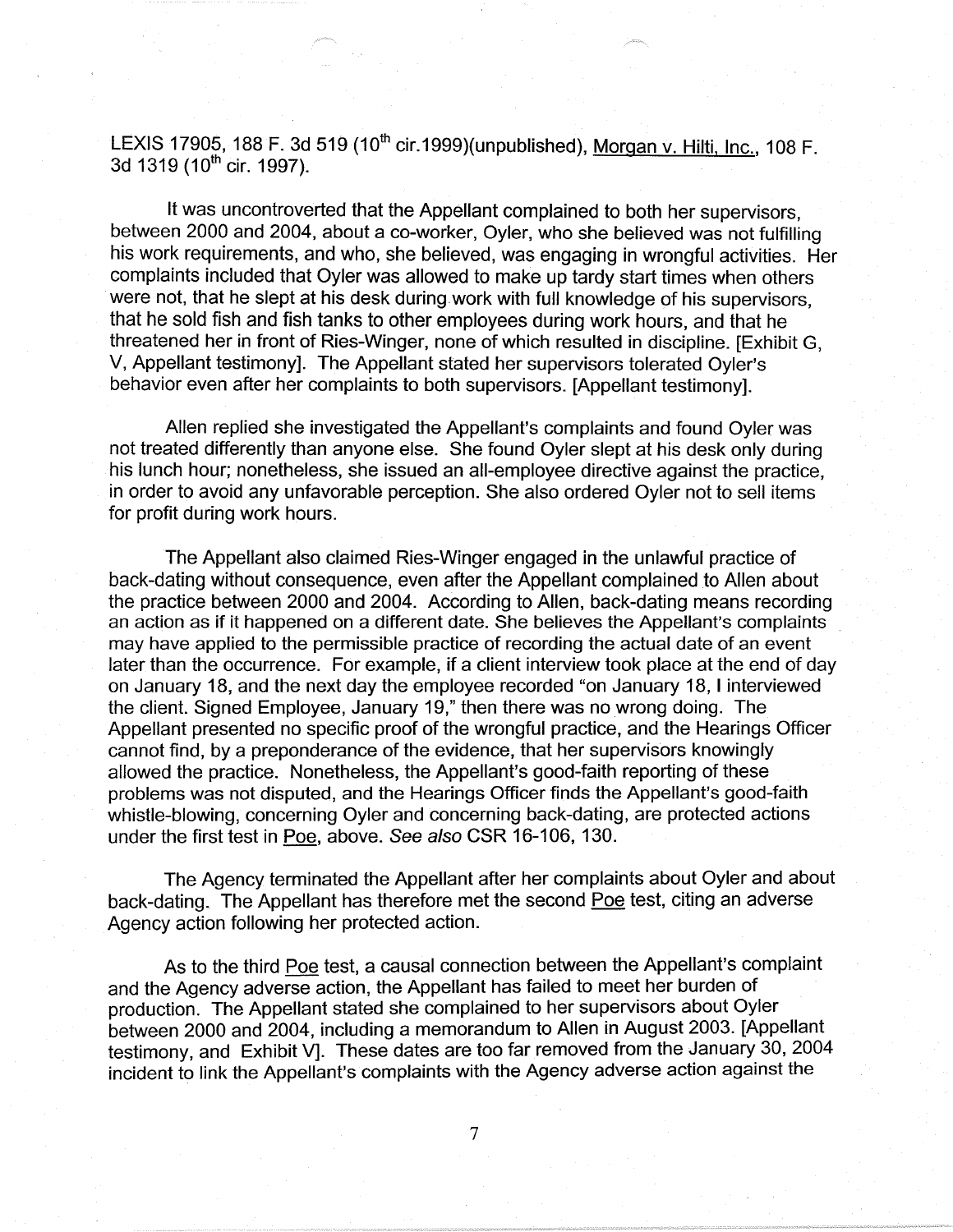Appellant. The third prong of the Poe test requires contemporaneous or very close temporal proximity of the adverse agency action and the protected employee action. Id. So too, regarding the Appellant's complaints concerning the practice of back-dating. The only evidence concerning back-dating is a memorandum forbidding the practice, issued by the Agency Manager, Roxanne White. The date of the memorandum is October 2003, more than five months before the Agency first attempted to terminate the Appellant's employment, and there is no evidence the memorandum was issued because of the Appellant's complaint.

The Appellant agreed her supervisors consistently awarded her "exceeds expectations" or "meets expectations" reviews during the same 2000 to 2004 period she complained to them about malfeasance. [Exhibits 8-E]. Also, during the same period, Allen issued several commendations for the Appellant's work. [Exhibit F]. The Agency concluded, and the Hearings Officer agrees, that issuing positive reviews and commendations is a curious way to retaliate against someone. [Agency closing argument]. The Appellant has failed to meet the third Poe test, thus she has failed to establish a prima facie case for retaliation.

The Appellant violated Executive Order #112, and Career Service Rule 16-50 A. 8). Therefore, the Agency was justified in assessing discipline. The remaining issue is whether the Agency's termination of the Appellant was reasonably related to the seriousness of the offense and took into consideration the employee's past record.

## **V. DEGREE OF DISCIPLINE IMPOSED**

#### Section 16-10 Purpose

The purpose of discipline is to correct inappropriate behavior or performance. The type and severity of discipline depends on the gravity of the infraction. The degree of discipline shall be reasonably related to the seriousness of the offense and take into consideration the employee's past record. The appointing authority or designee will impose the type and amount of discipline she/he believes is needed to correct the situation and achieve the desired behavior or performance.

The disciplinary action taken must be consistent with this rule. Disciplinary action may be taken for other inappropriate conduct not specifically identified in this rule.

8

CSR 16-10.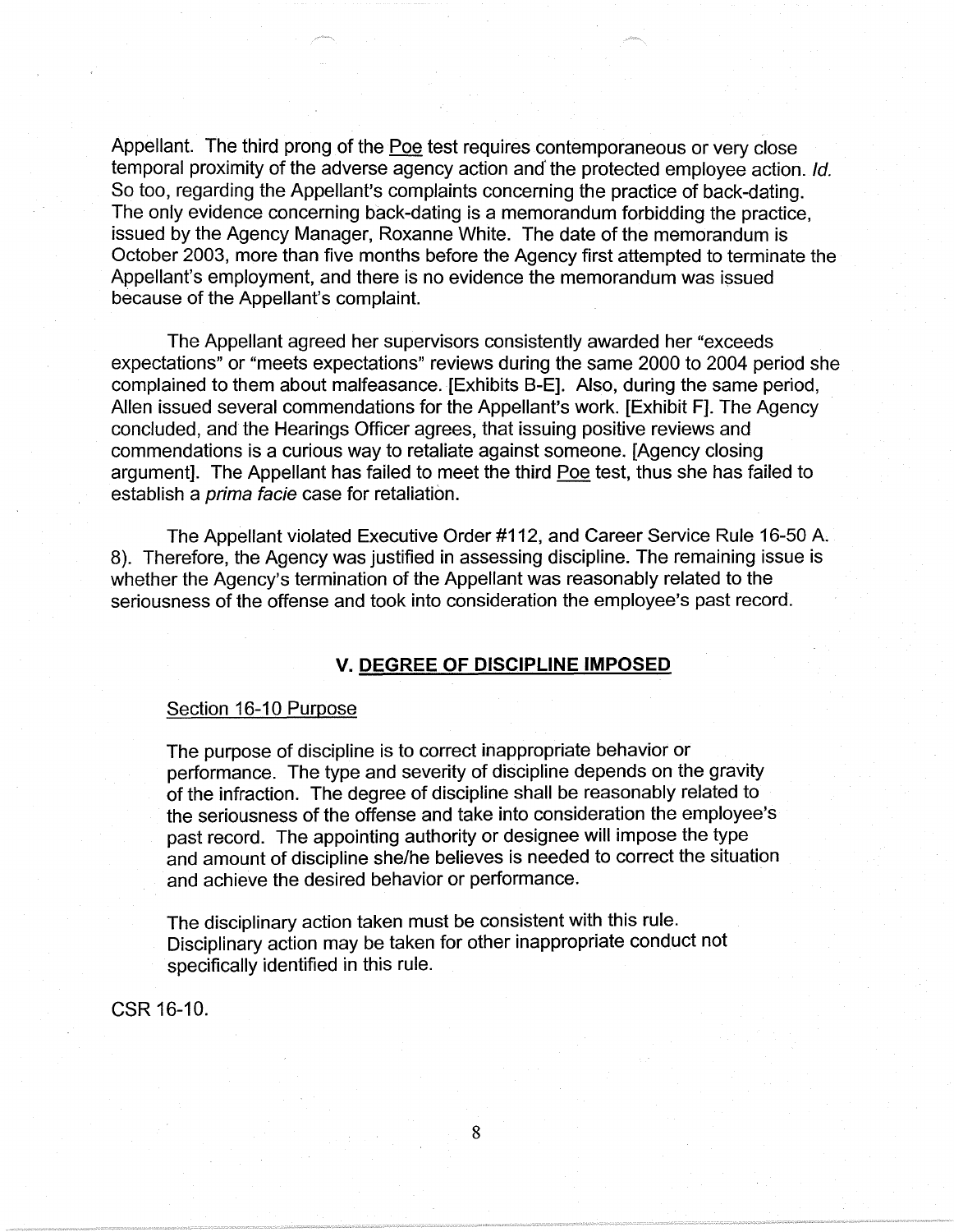Allen explained her decision to terminate the Appellant's employment was based, in part, upon the Appellant's violation of #112, in conjunction with the Agency's zerotolerance policy for violence in the workplace. She stated any violation under #112 must be dealt with by serious discipline, meaning whatever it takes to stop the behavior. Allen rejected a lesser discipline because the Appellant provided no explanation for the slap, therefore Allen had no way of knowing whether the behavior would be repeated. She also stated she has an obligation to provide a safe working environment for her employees. Allen also explained the Appellant's violation of CSR 16-50 A. 8) was a factor in the decision to terminate the Appellant's employment for the same reasons as stated above for #112. [Allen testimony].

The Agency is justifiably concerned about violence in the workplace. Radio, T.V., film and the print media fill us with reports and images of it. $2$  Because supervisors are charged with the safety of their subordinates, it is understandable that a supervisor would prefer to err on the side of too much, rather than not enough, discipline. Supervisors also understand they too face discipline for failing to enforce #112.<sup>3</sup> All these concerns have combined to create a work place environment of zero-tolerance under #112.

Despite all these reasons to enforce anti-violence rules strictly, there is a limit beyond which a rigid application of the workplace rules overreaches into the everyday· interactions between co-workers. Those interactions sometimes include hurtful, but easily-corrected, mistakes of which we are all culpable.

Here, too, the Hearings Officer concludes the Appellant made a mistake. She hit Quinones harder than she intended. It hurt enough for Quinones to report the incident four days later. It must not happen again. At the same time, there is nothing in the record to indicate the Appellant struck Quinones with malevolent intent as was found in other Career Service cases of termination for violent acts<sup>4</sup>.

<sup>2</sup>See, e.g. "Domestic Violence in the Workplace" (COLORADO PUBLIC RADIO 7/1/03); *THE DENVER POST* article about three employees being shot to death at a bowling alley in Lakewood (1/26/05, B-05); "How to Prevent Violence at Work," FORTUNE MAGAZINE (2/21/05); article concerning violence in the workplace as the second-leading cause of employee deaths. Rocky MT. NEws (2-8-05, p.13-A); "The Office: An American Workplace" T.V. series (2005); "Workplace Violence: Dealing with a National Epidemic" (Tapeworm Productions, 2001 ).

<sup>&</sup>lt;sup>3</sup> "Willful failure of a supervisor employee to enforce this policy will result in disciplinary action against the supervisor, up to and including dismissal." Executive Order #112@ VII.

 $^{4}$ Contrast, e.g. In Re Wiletsky, #139-03 (2/24/04)(direct threat to shoot); In Re Martinez, #55-02 (8/20/02)(pulled a knife on co-worker, and displayed knives at subsequent pre-disciplinary meeting so as to, place those present in fear); In Re Supple, #41-99 (11/3/99)(held knife to throat of co-worker); In Re Redding. #150-00 (12/6/00)(history of anger management problems, slammed door into head of co-worker). See also, the following cases where suspension, rather than termination, was ordered. In Re Day, #12-03 (10/9/03)(10-day suspension was ordered after drunken male Appellant intentionally head-butted, grabbed, and tackled a female co-worker, and the co-worker remained afraid well afterward); In Re Lottie, #385-01 (2/20/02)(15-day suspension ordered after Appellant directly challenged co-worker to fight, co-worker shaken well-after, and Appellant previously disciplined for same conduct); In Re Vigil, #22-02 (4/10/02)(termination reduced to approximately 90-day suspension following incident deemed